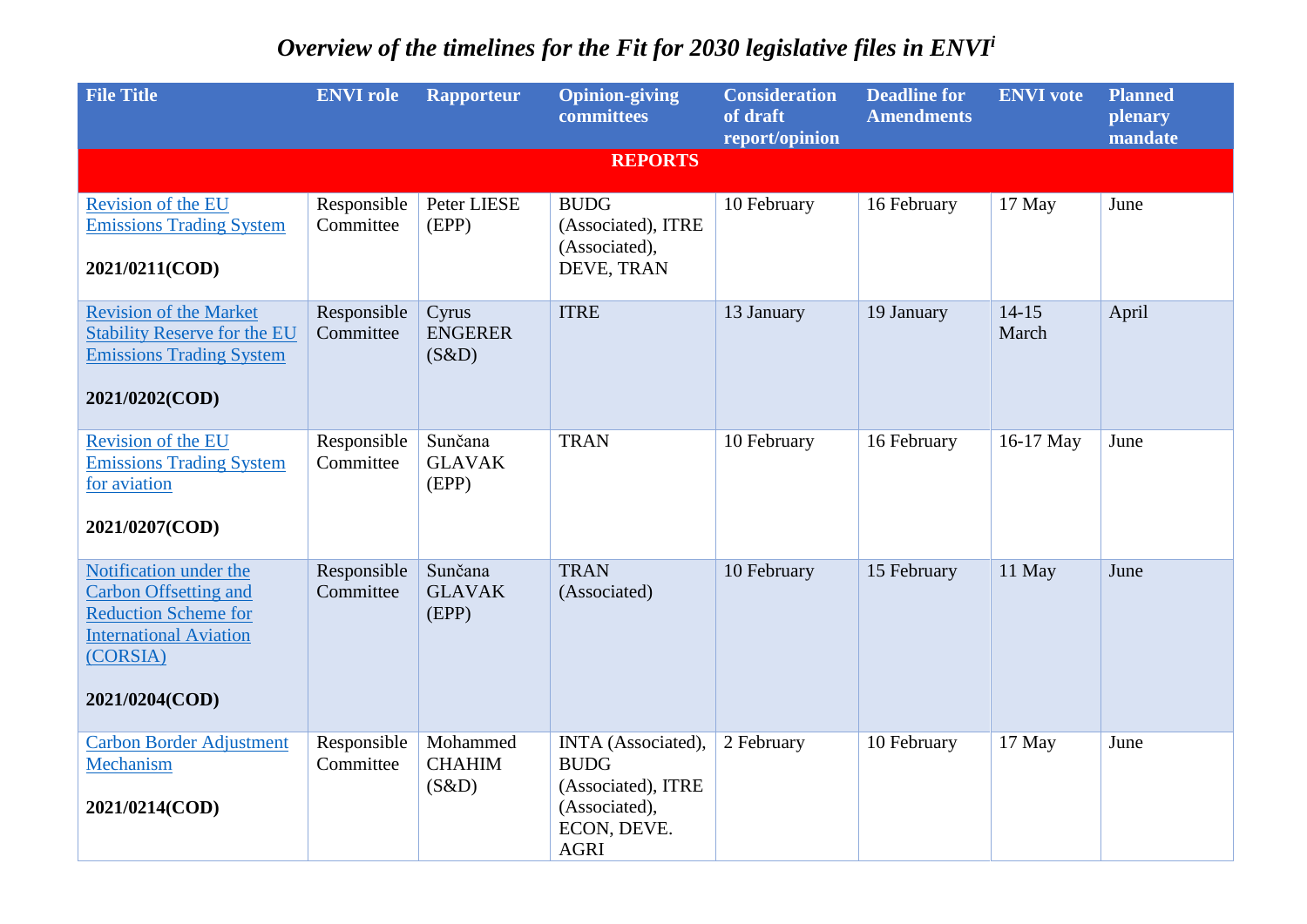| Binding annual greenhouse<br>gas emission reductions by<br><b>Member States (Effort)</b><br><b>Sharing Regulation</b> )<br>2021/0200(COD) | Responsible<br>Committee                                                         | Jessica<br>POLFJÄRD<br>(EPP)                                    | TRAN, REGI,<br><b>AGRI</b>                                | 10 February | 16 February | 16-17 May | June     |  |
|-------------------------------------------------------------------------------------------------------------------------------------------|----------------------------------------------------------------------------------|-----------------------------------------------------------------|-----------------------------------------------------------|-------------|-------------|-----------|----------|--|
| Land use, land use change<br>and forestry (LULUCF)<br>2021/0201(COD)                                                                      | Responsible<br>Committee                                                         | Ville<br><b>NIINISTÖ</b><br>(Greens/EFA)                        | <b>AGRI</b> (Associated)<br>ITRE, TRAN                    | 26 January  | 3 February  | 16-17 May | May/June |  |
| CO2 emission standards for<br>cars and vans<br>2021/0197(COD)                                                                             | Responsible<br>Committee                                                         | Jan<br><b>HUITEMA</b><br>(RE)                                   | <b>ITRE, TRAN</b>                                         | 13 January  | 25 January  | 11 May    | June     |  |
| <b>Social Climate Fund</b><br>2021/0206(COD)                                                                                              | Joint<br>Committee<br>procedure<br>(ENVI-<br>EMPL)                               | David CASA<br>$(EPP-$<br>EMPL)/Esther<br>DE LANGE<br>(EPP-ENVI) | <b>BUDG</b><br>(Associated),<br>ECON, ITRE,<br>TRAN, REGI | 10 February | 17 February | 17 May    | June     |  |
| <b>OPINIONS</b>                                                                                                                           |                                                                                  |                                                                 |                                                           |             |             |           |          |  |
| <b>Renewable Energy</b><br><b>Directive</b><br>2021/0218(COD)                                                                             | Opinion-<br>giving<br>Committee<br>(Associated<br>Committee)<br><b>ITRE</b> lead | <b>Nils</b><br><b>TORVALDS</b><br>(RE)                          | DEVE, TRAN,<br>REGI, AGRI, PETI                           | 2 February  | 9 February  | 16-17 May |          |  |
| <b>Sustainable aviation fuels</b><br>(ReFuelEU Aviation<br>Initiative)<br>2021/0205(COD)                                                  | Opinion-<br>giving<br>Committee<br>(Associated<br>Committee)<br><b>TRAN</b> lead | Nicolás<br><b>GONZÁLEZ</b><br><b>CASARES</b><br>(S&D)           | <b>ITRE</b> (Associated)                                  | 14 February | 23 February | 28 April  |          |  |